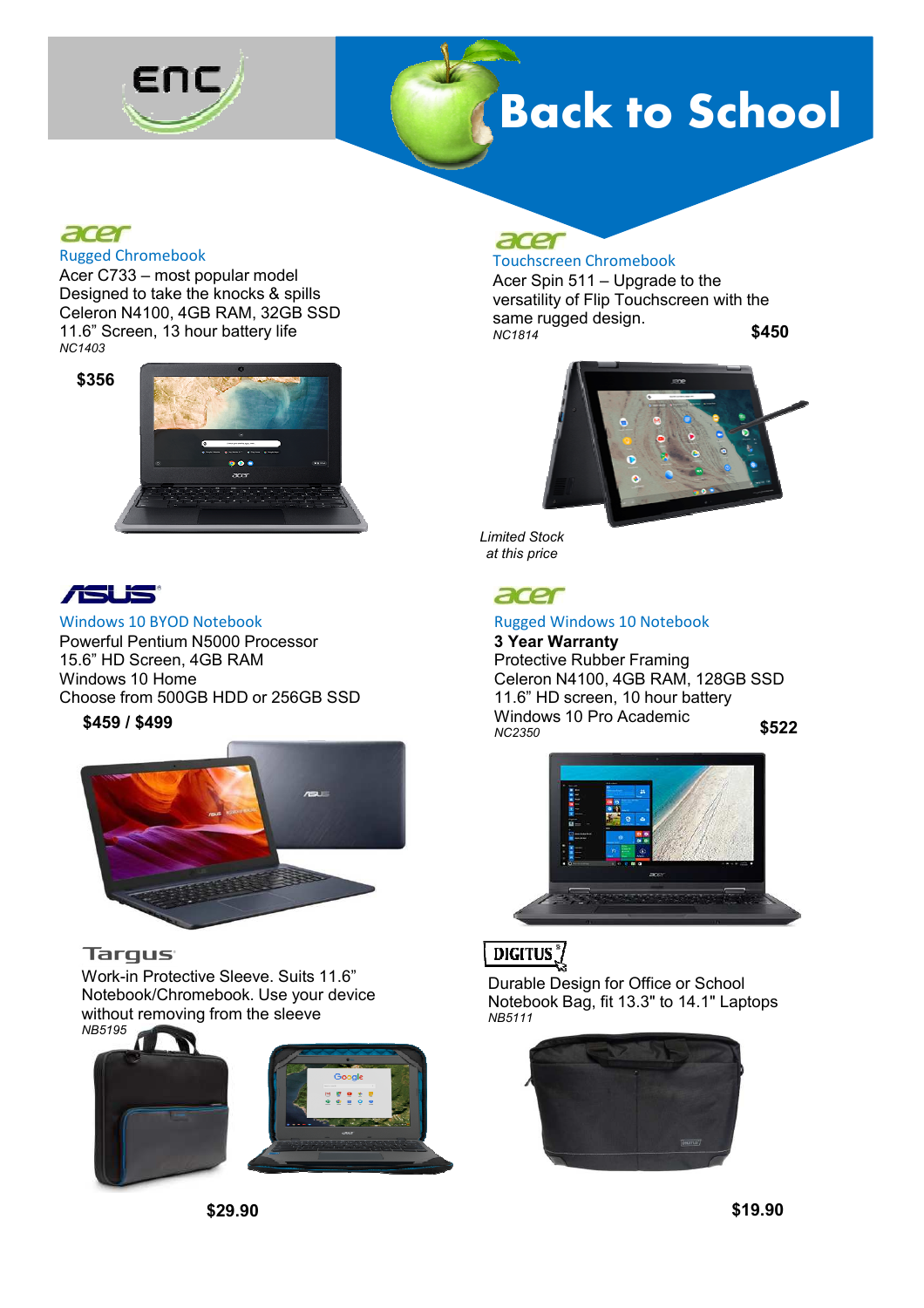## Wireless Mouse & Keyboard



Anywhere Wireless Mouse Compact ambidextrous design Available in Gold, Dark Grey or Silver

**\$16.50**





Value Wireless Desktop Kit

Genius KB-8000x Keyboard + Mouse Perfect partner for working at home *HW9215*



Prices exclude GST and Freight

logitech

### Pebble Mouse

Modern design fits your pocket or bag Quiet mouse click reduces noise by 90% USB Wireless and Bluetooth Available in Graphite, Blush Rose or White



**\$35.60**

### logitech

Long Battery Life + Spill Resistant Logitech MK345 Wireless Desktop Kit Battery Life 18 month mouse/ 48 month keyboard

**\$65.80**



## Storage & Back Up Devices



### Fast & Rugged: External SSD

For maximum performance and durability Up to 20 times faster than USB3.1 Flash Drives Quickly move or back up large volumes of data

*DRA274* **480GB \$119.00** 

*DRA260* **240GB \$82.00** 





16GB USB Triple Pack 3-Pack of 16GB USB3.1 Drives Simple Capless Design *FP208-X16* **\$22.50**





### HD330 Durable External HDD

Shock-absorbing silicone casing AES 256-bit encryption to protect your data 1TB or 2TB available in blue or black

*DRA601* **1TB Black \$85.00**  *DRA603* **1TB Blue \$85.00** *DRA611* **2TB Black \$105.00** *DRA615* **2TB Blue \$105.00**